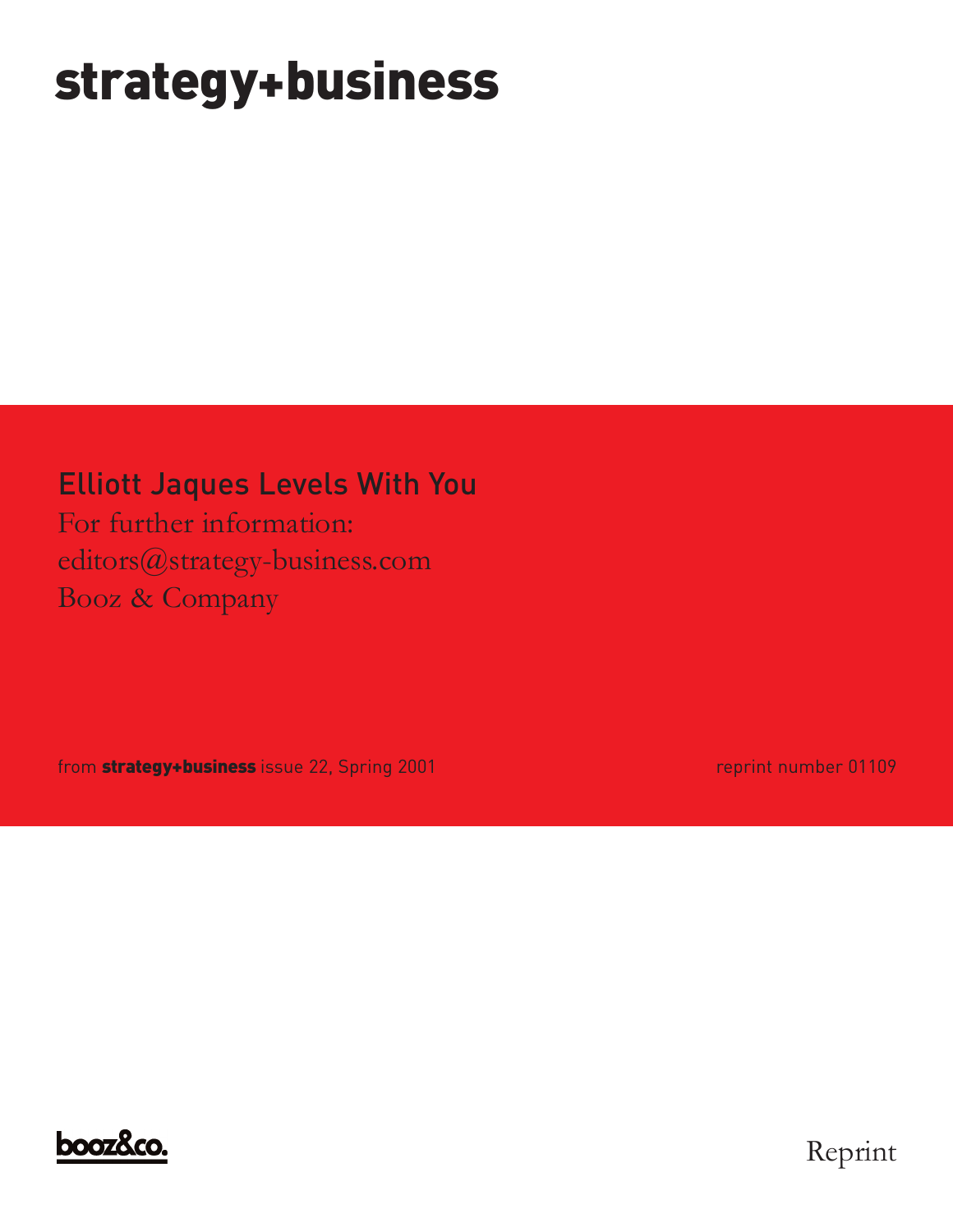# Hlliott Levels With You

**The controversial Canadian theorist claims he can create the perfect organization. Has he found the key to management or merely a justification for bureaucracy?**

> **Management is in the same state today that the natural sciences were "**in during the 17th century." The speaker was Elliott Jaques, best known as the author of *Requisite Organization*, at a talk at MIT's Sloan School of Management several years ago. He reminded his audience of the medical realities of the early Renaissance: Alchemy was still considered credible; bloodletting was a well-accepted cure; and barbers performed most surgical operations. "Today," he went on to say, "there is not one single, well-established concept in the field of management on which you can build a testable theory." People throughout the room gave a little sigh of recognition; everyone there knew that he was right.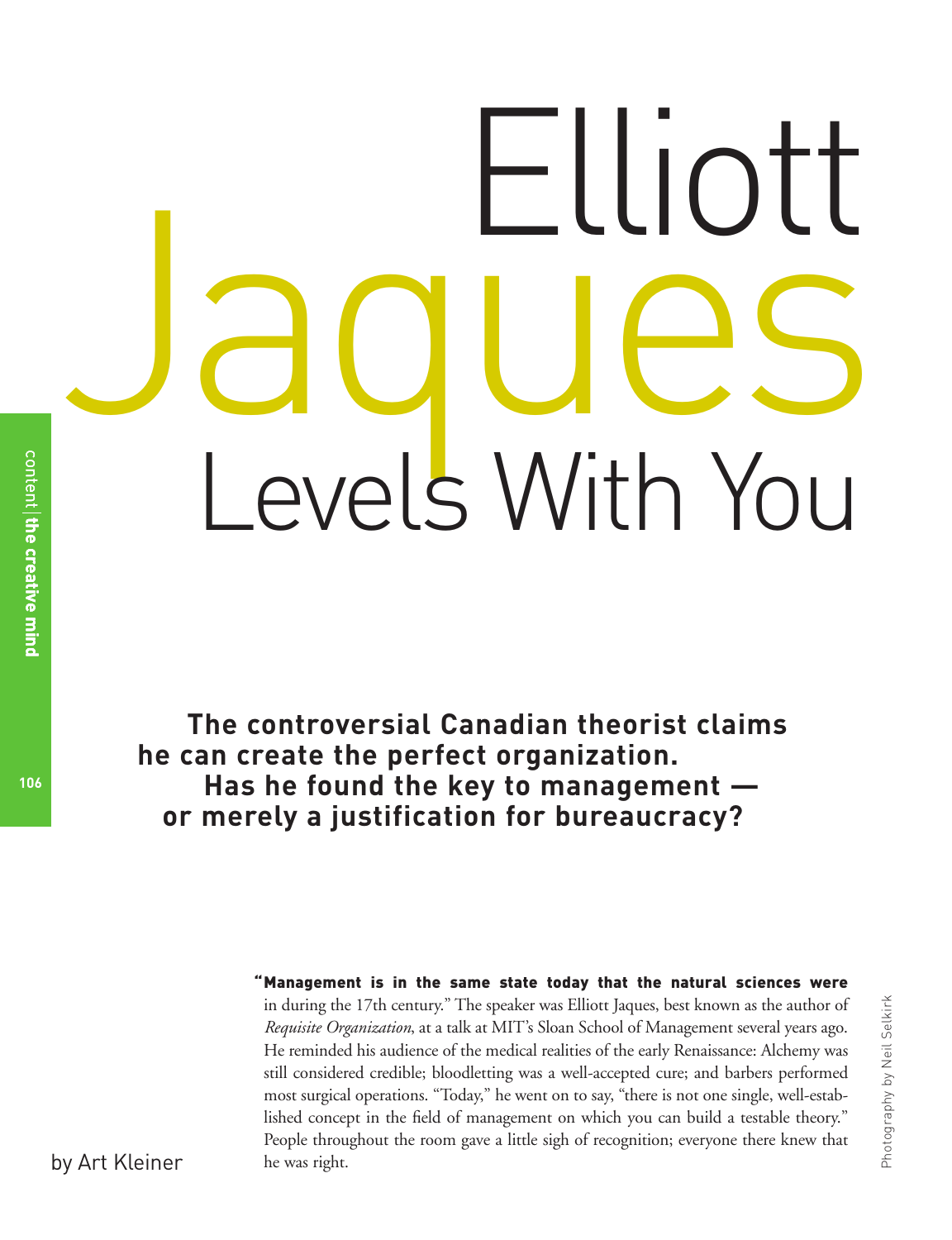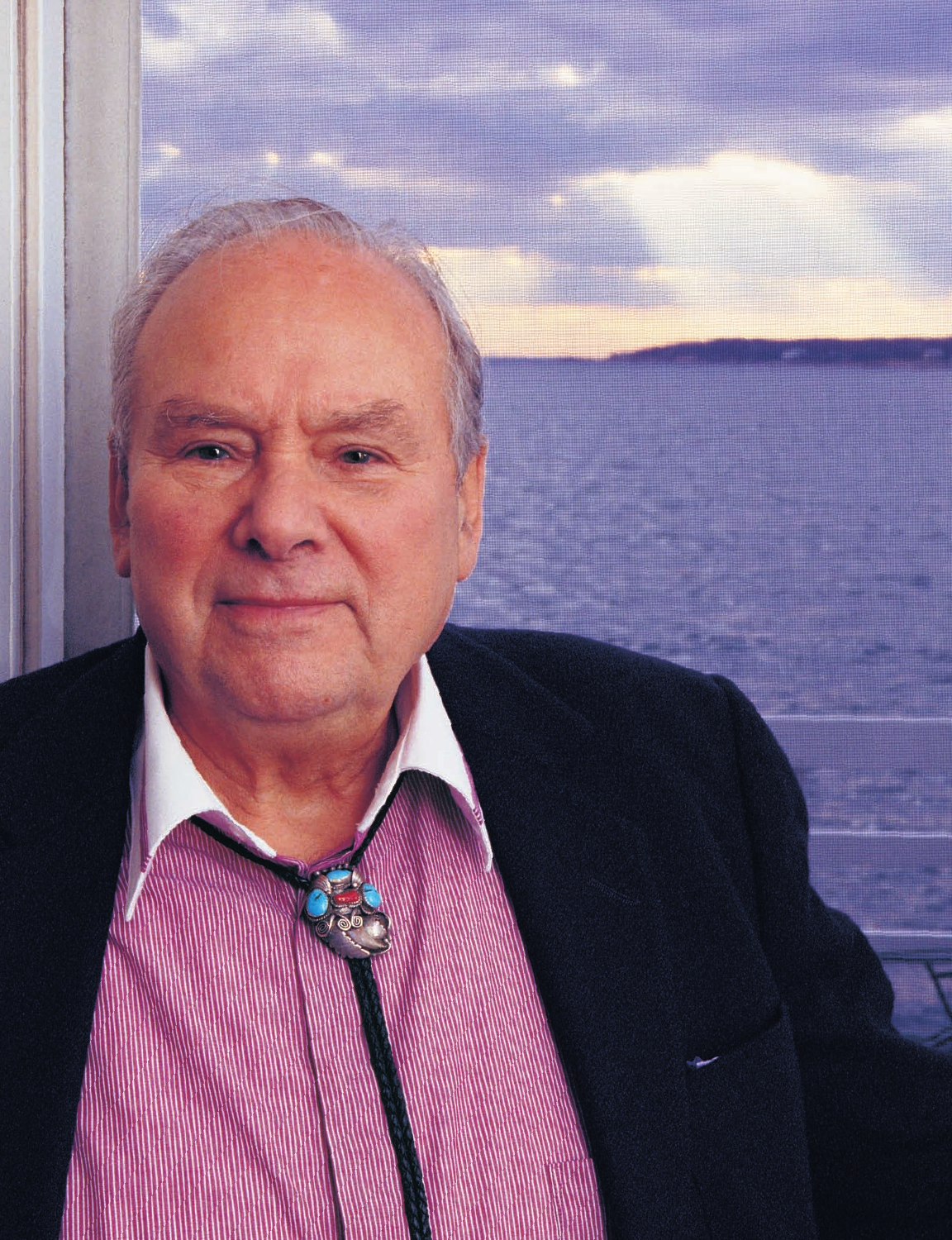### **Art Kleiner**

(art@well.com) is the "Culture and Change" columnist for *strategy+business* and the author of *The Age of Heretics* (Doubleday, 1996). He teaches at New York University's Interactive Telecommunications Program. His Web site is www.well.com/user/art.

**108**

Dr. Jaques (pronounced "Jacks") is still right. That's why the track record is so dismal for predictors of corporate performance (and why the recent dot-com bubble will not be the last). Superstitions about the New Economy or the value of "synergy" or "diversification" come and go, but there is no compelling, generally accepted theory reliable enough to predict profitability in the same way that, say, Harvey's theory of the circulation of the blood predicts the behavior of our circulatory systems.

If Dr. Jaques left it at that, he would probably have a very successful, conventional career as a management pundit. But he insists that he (and he alone) has that testable theory of management; and when he describes it, his audience immediately divides into those who love him and those who hate him.

One could argue that this 83-year-old, Canadianborn, psychoanalytically trained visiting professor at George Washington University, with a 55-year-long career, an 18-book body of work, and the mien of a character in *Arsenic and Old Lace*, is the most controversial management consultant in the world. The American Compensation Association (now called WorldatWork) has blackballed his theories. Some of Dr. Jaques's associates, particularly in the organizational development field, have been so bruised by flak from their colleagues that they no longer introduce themselves as Jaques associates. He has been called rigid, mechanistic, a fascist, and a Taylorist; some business school professors prohibit students from discussing his work in their classes. Recently no less a management authority than Gareth Morgan (author of the encyclopedic guide *Images of Organization*) was quoted in the *Toronto Globe and Mail* labeling Dr. Jaques with the ultimate sin in management studies: irrelevance. "He has a very powerful idea," Mr. Morgan

sniffed, "but it's old-economy stuff."

For his part, Dr. Jaques is equally, and openly, contemptuous of his critics (and of everyone who doesn't follow his ideas). He argues that just about every other management concept in use today — from self-managing teams to performance appraisals to matrix organizations to empowerment to incentive pay to succession planning and more — is as unsupportable as alchemy. He makes short shrift of New Age business concepts like workplace creativity, "thinking outside the box," and organizational learning. As George Washington University professor Jerry Harvey, a friend of Dr. Jaques and a longstanding organizational change expert, puts it: "Once you've assimilated Jaques, you can't take too many other management theories seriously. You can't conduct a class on leadership styles with a straight face, and you can only talk about Myers-Briggs [personality typing] as a kind of parlor game."

# **The Requisite Organization**

Given all of this mutual disrespect, why pay attention to Dr. Jaques at all? There are several reasons. His ideas may be useful in predicting not only which companies will be profitable, but which mid-level managers in any company will make the best CEOs 20 years hence. The Jaques theory can also explain the many reasons for management abuses and poor corporate performance, and it can help any company, anywhere in the world, become a place where all employees feel genuinely cared about. It offers a powerful way of distinguishing among the very different natures of (for example) boss–subordinate relationships, partner relationships, and customer relationships, and it teaches how to redesign organizational roles and compensation schemes so they operate in harmony, instead of undermining each other.

The Jaques theory is probably invaluable for anyone — from CEOs to general managers — trying to drive profitable transformation at the business-unit level. And it substantiates that precision with Jaques's own studies of people's careers over the course of decades.

But the most compelling reason is also the root source of the controversy. Dr. Jaques claims to have uncovered the predominant form of successful human organizations since the dawn of recorded (or, as he puts it, "post-tribal") history. He says that the organizational structure we know as the "hierarchy" or "bureaucracy" is not, by nature, a repressive entity. (To people who express disgust with hierarchy, he says, "Let me guess. You never had a job in a large organization which used your talents effectively.") To Dr. Jaques, the management hierarchy —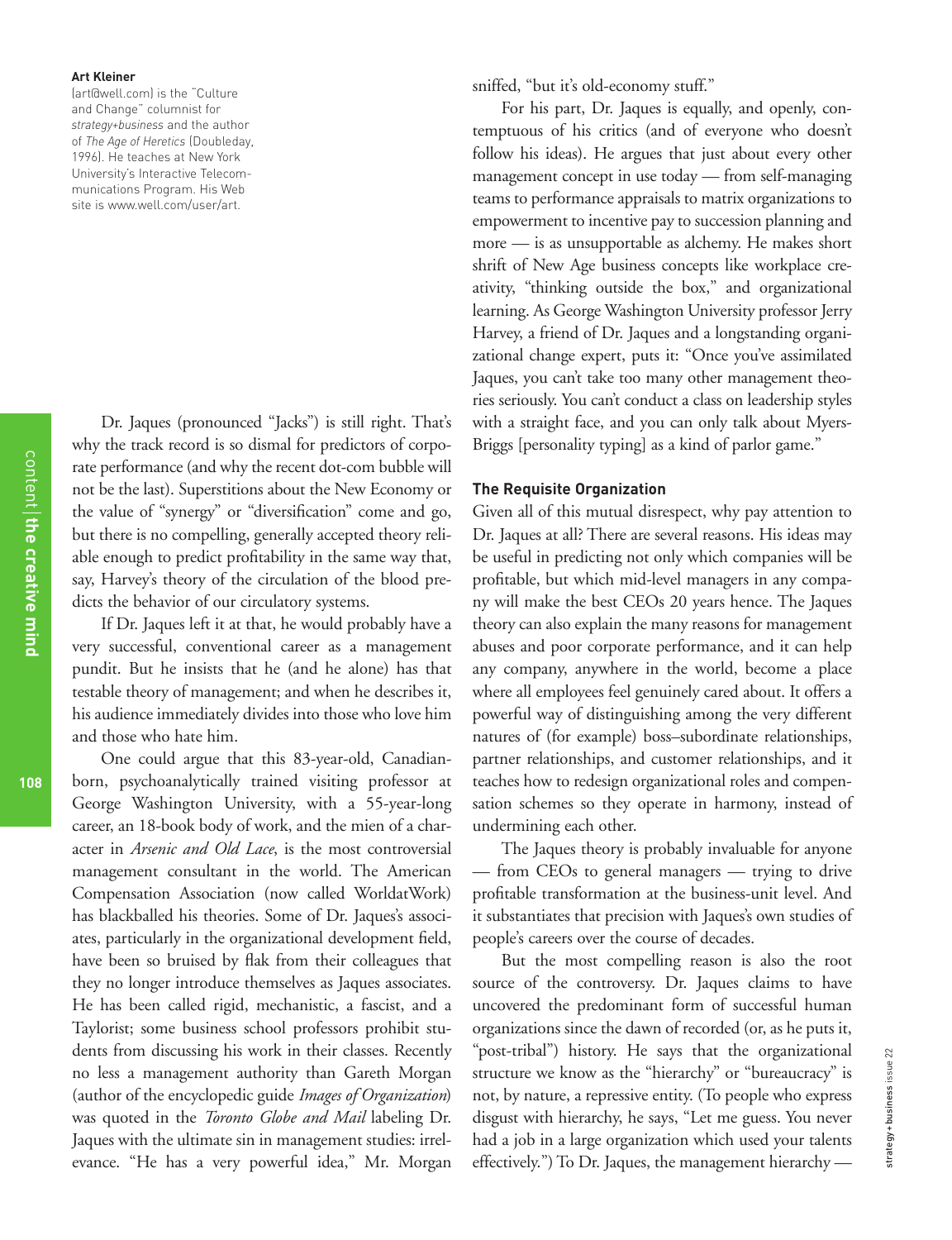in its pure form, almost never fully achieved in practice evolved as a natural vehicle for expressing the capabilities and limits that are innate in each of us as Homo sapiens.

Hence his use of the term "requisite," meaning the opposite of arbitrary. You may not like his structure, he says, but there is no alternative that fits human nature.

In practice, a "requisite" organization (one that follows Dr. Jaques's design) automatically becomes a kind of large-scale device for measuring human potential. From the top to the bottom of the hierarchy, through a latticework of layers and roles that Dr. Jaques lays out explicitly, people are continually drawn into positions that fit them well — that are neither too simple nor too challenging. Variations in this structure are forbidden; more precisely, they are seen as going against nature. And whereas people inside the system tend to feel comfortable, and even exalted, people who merely hear descriptions of the system tend to feel suspicion and outright fear. Even allowing for the very obvious respect that Dr. Jaques holds for people at every level of a company — evident in his language and that of his colleagues — his theory is based, in part, on recognizing the innate differences among employees, particularly the differences that lead one person to become CEO while relegating another to the factory floor.

Inevitably, the Jaques work makes one think of the Alphas, Betas, Gammas, Deltas, and Epsilons — the people bred for different levels of competence — in Aldous Huxley's *Brave New World*. The analogy to Huxley's nightmare stratification may be unfair, but it's particularly hard to shake for those of us who are corporate high achievers. In our bleak nights of private despair, we must always wonder: Would we even *want* to be part of a company organized according to true competence, a company in which we couldn't flatter or bull our way up the hierarchy? And if we *were* in such a company, would we be Alphas, Betas, or Deltas ourselves?

## **Loyal Following**

Dr. Jaques tends to stick closely to the people who work with him. His wife, human resources consultant Kathryn Cason, publishes his books out of an office in Gloucester, Mass. His daughter illustrates them. His clients tend to stay with him for years, even when they switch companies. Besides Jerry Harvey, Dr. Jaques's associates include Betsy Watson, formerly the chief of police in Austin and then in Houston; Shell Oil internal consultant Bill Brenneman; and Tom Helton, a former Whirlpool human resources executive who is now a vice president at a \$4 billion Fortune 500 company called United

Stationers Inc. When asked why they hooked up with the requisite approach, they almost always say the same thing: Nothing else gave them a way to deal with the frustrations and futility of the conventional organizations where they had worked.

And then nearly all of them volunteer a startling fact: *They speak to Dr. Jaques by phone almost every day*. You'd search a long time to find another management pundit who inspires such reverence. The late "quality management guru" Dr. W. Edwards Deming was in fact one of the few thinkers for whom Dr. Jaques professes grudging admiration. But where Dr. Deming thundered at his CEO clients, "You're responsible for poor quality!" and walked out on them when he felt they weren't listening, Dr. Jaques has a different way of irritating people. He looks at them sideways, with a cherubic half-smile, and offers them a kind of patronizing commiseration for the state of their confusion. Or he falls into conversational games with them, toying with them in a schoolmasterish fashion, as if he can't help mentally ticking off demerits when they fail to measure up. Like Dr. Deming, he is occasionally overcome by outrage at the thought of organizations today. When I paraphrased him as saying that most conventional management approaches were irrelevant and obsolete, he replied, "That's not it. They're abusive and dysfunctional."

Although Dr. Jaques has consulted with dozens of companies and government agencies since the 1950s, and although his ideas have been spelled out at least since 1987 (when the first edition of *Requisite Organization* was published), no organization has put his ideas completely into practice. He considers it a great step forward that, in the last year or two, a half-dozen organizations have begun. Besides United Stationers, these include two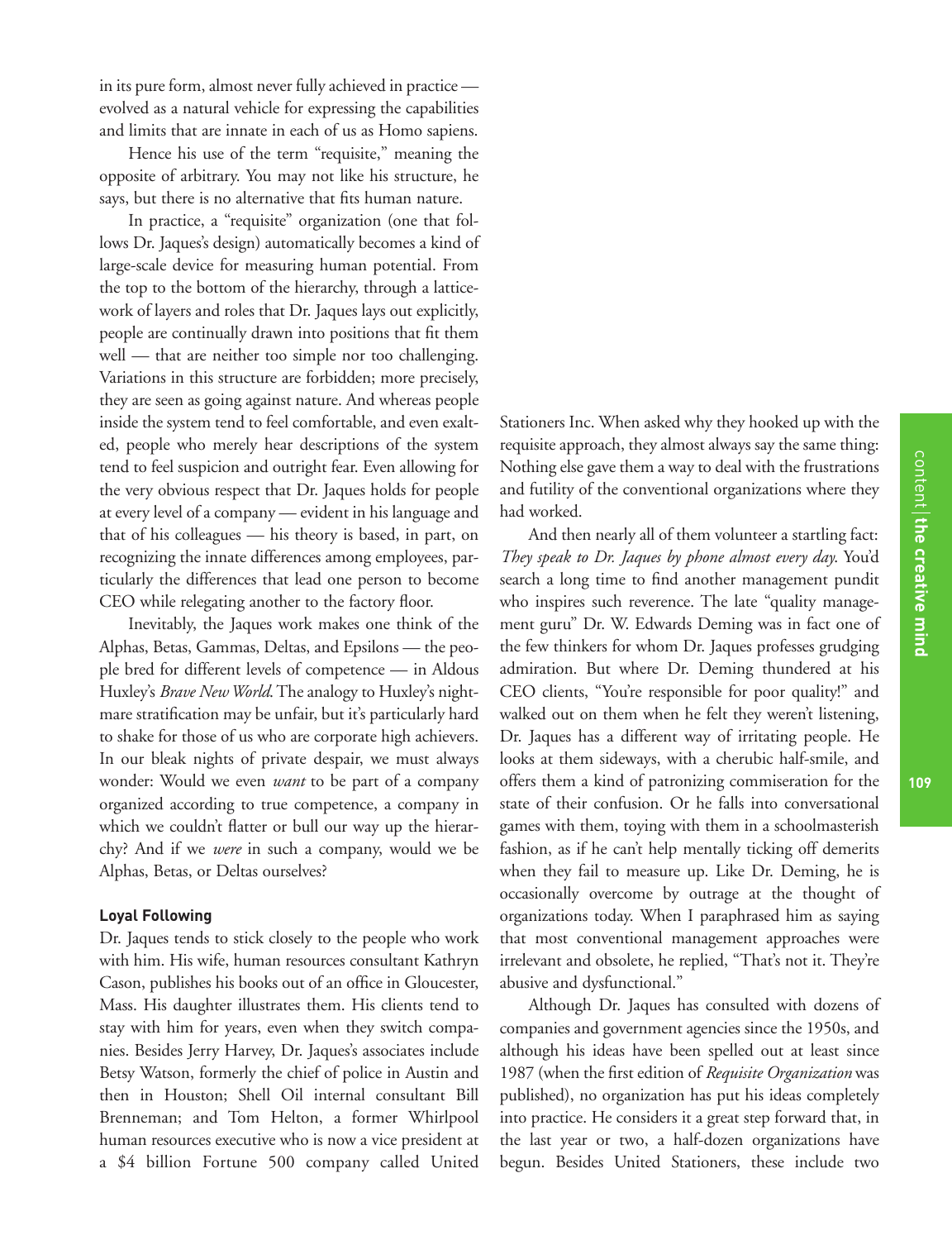major Canadian corporations, the Bank of Montreal and Hydro One Inc. (formerly Ontario Hydro Services Company), both of which went public with Dr. Jaques in a recent *Toronto Star* article; and the police departments of Oakland, Calif., and Washington, D.C.

The Oakland initiative began two years ago when the Jaques approach caught the interest of Mayor Jerry Brown. With Ms. Watson as consultant, the police department laid out smaller-than-usual precinct-like neighborhood boundaries in the southern third of the city (the area known as East Oakland), with a lieutenant accountable for all the police activity in each neighborhood 24 hours a day, instead of just for one 8-hour shift (as is typical elsewhere). Recorded crime levels in that area British metalworking company called Glacier, he developed his lifelong habit of camping down next to factory or office employees, and confidentially asking what they were thinking as they went about their jobs.

The trade union leaders who had invited Dr. Jaques to do this were struggling with the perennial problem of pay inequity: Why would a production engineer deserve a higher salary than an account manager? Over the next year and a half, Dr. Jaques canvassed people throughout the company to find out what they thought they *should* be making if the company were really fair. He also asked what others around them should make, and (if they were managers) what positions their subordinates were capable of handling. To his surprise, everyone agreed — they all



rapidly dropped 25 percent. The program is now being expanded to the rest of the city.

"My lieutenants can now give much more attention to crime reduction and community policing than I ever could as a captain," says Captain Ron Davis, who manages the area where the system was first put in place. "We're quicker and definitely a lot more responsive. Lieutenants know the community much better than they did when they only covered a span of time, like the graveyard shift. Now they can tell you that Mrs. Jones wants to work with the police to address blight on a street corner or to get rid of drug pushers. Under the old system that knowledge fell to the captain — who, to be honest with you, was at too high a level to handle it all."

# **"Felt-Fair Pay"**

The requisite organization theory in its entirety is quite complex, but it can be boiled down to two core insights. The first, which Dr. Jaques calls potential capability, has to do with an innate quality of human nature: the amount of complexity that we can handle when we make a decision. He first noticed this in the late 1940s, when he worked with the Tavistock Institute in London, one of the first psychological institutes to study group behavior in organizations. While conducting Tavistock studies at a had the same idea of what a particular role (or position) was worth, and could make roughly congruent assessments of how well each individual fit his or her role.

But if everyone agreed on the value of jobs, what did that value depend upon? Dr. Jaques was stumped until, one morning, three shop stewards burst in to tell him they'd figured it out. The critical difference had to do with time. Factory floor operators were paid by the hour, junior officers by the week, managers by the month, and executives by the year. Within two years, Dr. Jaques had refined this insight to the concept of "time span" — the value of every job could be measured by the length of time it took to carry out its longest-running assignment. (He also called it a "by-when," his name for the explicit or implicit deadline embedded in every task.) A maintenance operator on a factory floor might wrap up all tasks within a 24-hour period, but a purchasing manager might need up to three months to finalize a contract, and a marketing VP might take two years to plan and implement the introduction of a new soap. The longer the time span, the greater the amount of "felt-fair pay" that was appropriate to earn.

"I realized it one week," Dr. Jaques recalled of his epiphany. "I'll never forget it, I had this funny feeling up my back. One man would smile knowingly about the

**110**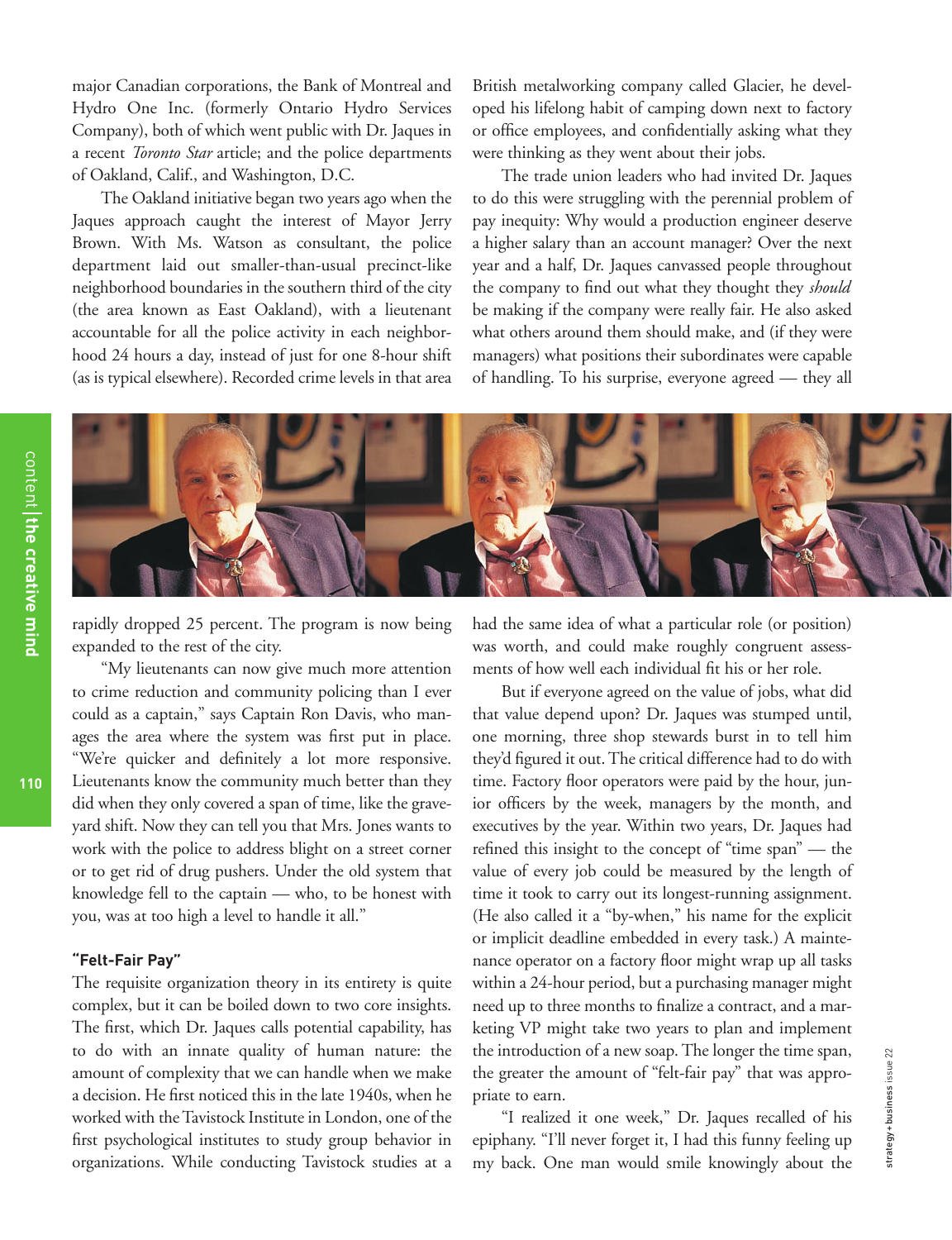# **Dr. Jaques tests every organizational design by one main criterion: Does it increase mutual trust, or does it increase suspicion?**

\$80,000 he got. Somebody else with a similar time span would say, 'I don't know what all the fuss is about around here. I'm getting \$60,000 and it feels right.' And somebody else would plead with me, 'Doc, you gotta do something for us. We're getting \$48,000 and the company doesn't see how unfair it is.' "

# **The Stratums**

For the next 30 years, Dr. Jaques and a growing group of fellow researchers conducted surveys on organizational structure, performance appraisals, and felt-fair pay — not just in corporations, but in government agencies, and most notably in the U.S. and Australian armies. In the early 1980s, he codified his findings. The true fit between a person and a job, he has concluded, depends on the match between the "time span" of the job and the potential capabilities of the person.

At the heart of the Jaques work is this double helix of human capability in organizations. On one side of the helix are the "categories" (as Dr. Jaques calls them) of people's ability to handle cognitive complexity. Each of us is born with a certain potential ability to handle complexity. By the time we come of age (at, say, 18), if we've matured to that potential, then we can handle assignments of three months, a year, two years, five years, or more. This "time horizon" is more or less hardwired into us (not just in our minds, but in our beings, Dr. Jaques would say). Some people start out higher than others. On the bright side, we all continue to mature all our lives, making occasional palpable leaps in our ability about every 15 years, as we cross a threshold into the next level of capability. (If you realize that you can suddenly handle tasks that seemed unfathomable before, you've probably made such a leap recently.)

Of course, we may not fulfill our potential; we may be blocked by (for example) a physical accident like a stroke, the kind of emotional baggage that leads to neurotic self-destruction, a decision simply not to strive for success, or sheer lack of opportunity to develop our skills — which is one reason hierarchies are so important for many people.

That brings us to the other side of the double helix. Just like the time horizons (for people), the time spans (for jobs) break naturally, according to Dr. Jaques, into eight levels, which he calls "strata." The fit between timehorizon levels and strata determines how comfortable we will feel at various positions in a hierarchy.

In a requisite organization, each boss is assumed to be an individual one level of cognitive capability higher than the directly reporting subordinates at the stratum below. Different companies have different-sized hierarchies, depending on the time span of the CEO's job; and everyone working in most organizations can be placed accordingly:

**Stratum I:** These jobs might include shop floor operator, salesclerk, or general police officer; most work is routine, and supervision is commonplace for new tasks. Such jobs are good fits for "level one" people, who can cope with thinking about a time horizon of one day to three months.

Stratum II: First-line managers, shop-floor supervisors, foremen, proprietors of some small businesses, and police lieutenant positions have a felt-fair pay level of oneand-one-half times what a Stratum I employee might get. This job fits people with a three-month to one-year time horizon (who can handle assignments that take that long to fulfill).

**Stratum III:** Department heads, workshop managers,

content

**the creative mind**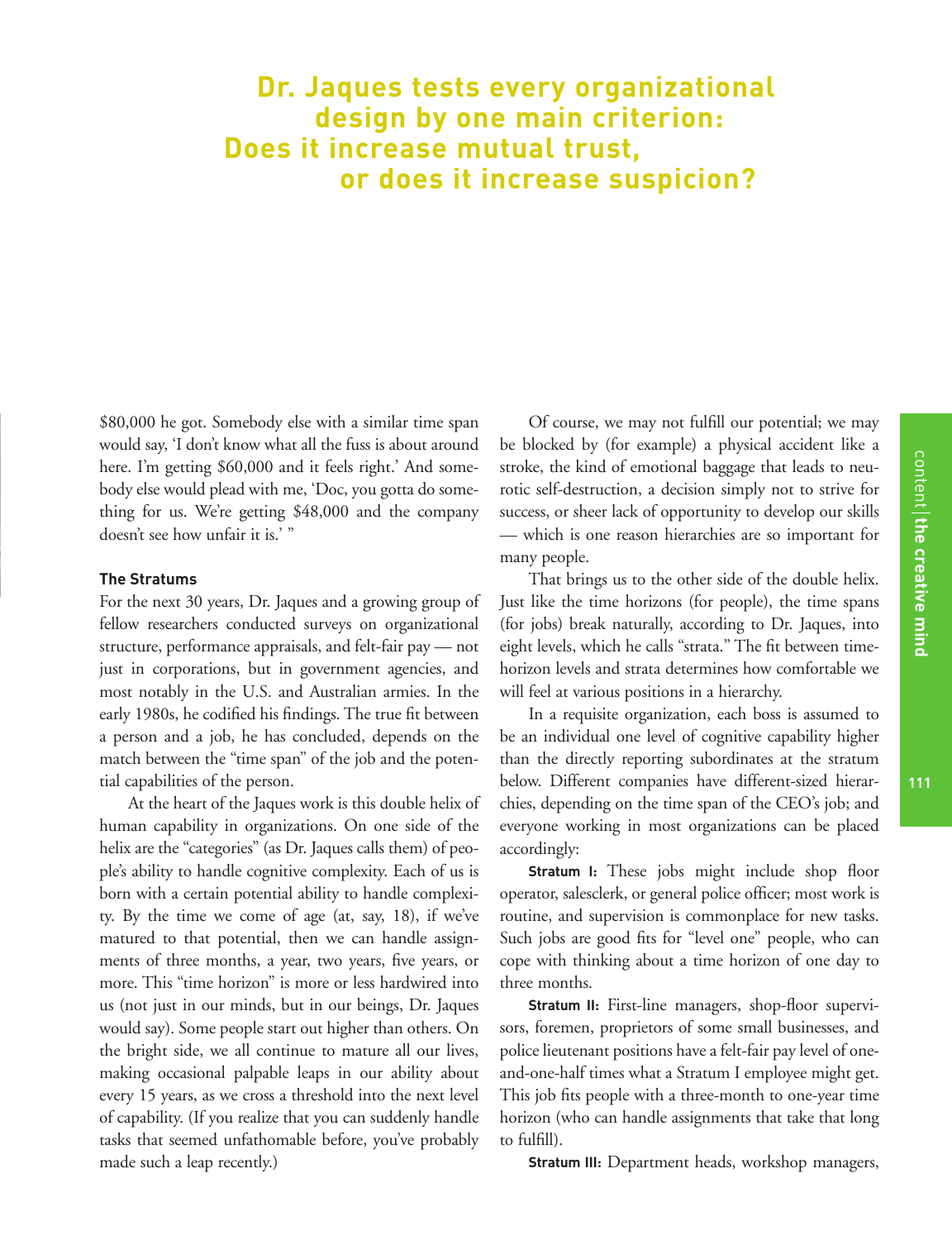# **"Once you've assimilated Jaques, you can't take too many other management theories seriously," says Jerry Harvey of George Washington University.**

owners of multistore franchises, and police captains would make felt-fair pay that was three times that of a Stratum I employee. Stratum III managers typically know personally all the people below them in a hierarchy. Many professionals with high technical skill levels operate at this level, managing just a few people. People with a time horizon of one to two years can handle this.

**Stratum IV:** A plant manager, editor of a large media operation, lab manager, or any line leader with responsibility for diverse constituencies would earn felt-fair pay six times that of Stratum I. Appropriate time horizon: two to five years.

**Stratum V:** Positions at this level include large-company divisional executives, business-unit heads (at the vice presidential level), production directors, and CEOs of 5,000-employee organizations. Most "zealot" jobs are probably Stratum V positions. Felt-fair pay: 12 times Stratum I. Time horizon: five to 10 years.

**Stratum VI:** From here on out, the air gets rarefied. Positions include CEOs of companies with 20,000 people, or executive vice presidents and business-unit leaders of larger companies. Felt-fair pay: 24 times Stratum I. Time horizon: 10 to 20 years.

**Stratum VII:** Positions include CEOs of most Fortune 500 companies, high-level civil servants (like the Sir Humphrey character in "Yes Minister"), and other leaders whose decisions might (or *should*) be sweeping enough to take decades to fully realize. Felt-fair pay: 48 times Stratum I. Time horizon: 20 to 50 years.

**Stratum VIII:** The CEOs of General Electric Company, the General Motors Corporation, and other super-corporations have Stratum VIII jobs, with a felt-fair pay level 96 times that of Stratum I. If you are chosen for such a job, you'd better be one of those rare people (like

Jack Welch) with an innate time horizon of 50 to 100 years, or your corporation will probably decline.

**Stratum IX and higher:** Now we move beyond the mere CEO level, to the geniuses who operate on behalf of society's far future, or whose work embodies extraordinary complexity … for example, Christ, Buddha, Confucius, Mozart, Galileo, Einstein, Gandhi, Winston Churchill, and a few business leaders like Konosuke Matsushita and Alfred Sloan, who graduate from running Stratum VIII companies to looking out for society's development. Most of us cannot count a single Stratum IX person among our acquaintances. And their felt-fair pay? Well, James Joyce spent his life in poverty.

Those placed by luck or chance above their appropriate stratum tend to live lives of anxiety and incompetence, staying put because of the salary but continually afraid of being found out. Our culture is full of such stories, from Dilbert's pointy-haired boss to Lawrence J. Peter's Peter Principle. For that matter, Macbeth was probably a Stratum II thane with a Stratum III wife facing a Stratum V dilemma. And the current outrage over CEO salaries makes lots of sense through Jaquesian eyes; people holding Stratum VI or Stratum VII jobs are making far more than 48 times the pay of their Stratum I employees.

Similarly, there are legions of people squelched down to a role below their stratum. They include the lower-level supervisors (a few in every company) who drive everyone around them crazy because they can't stop talking about what the senior executives *should* be doing. A few companies, including United Stationers, have even followed Dr. Jaques's advice and installed "talent pool control rooms," where Stratum IV 30-year-olds can be identified with tags on the wall and systematically groomed to develop into Stratum VI corporate leaders by the time they're 60.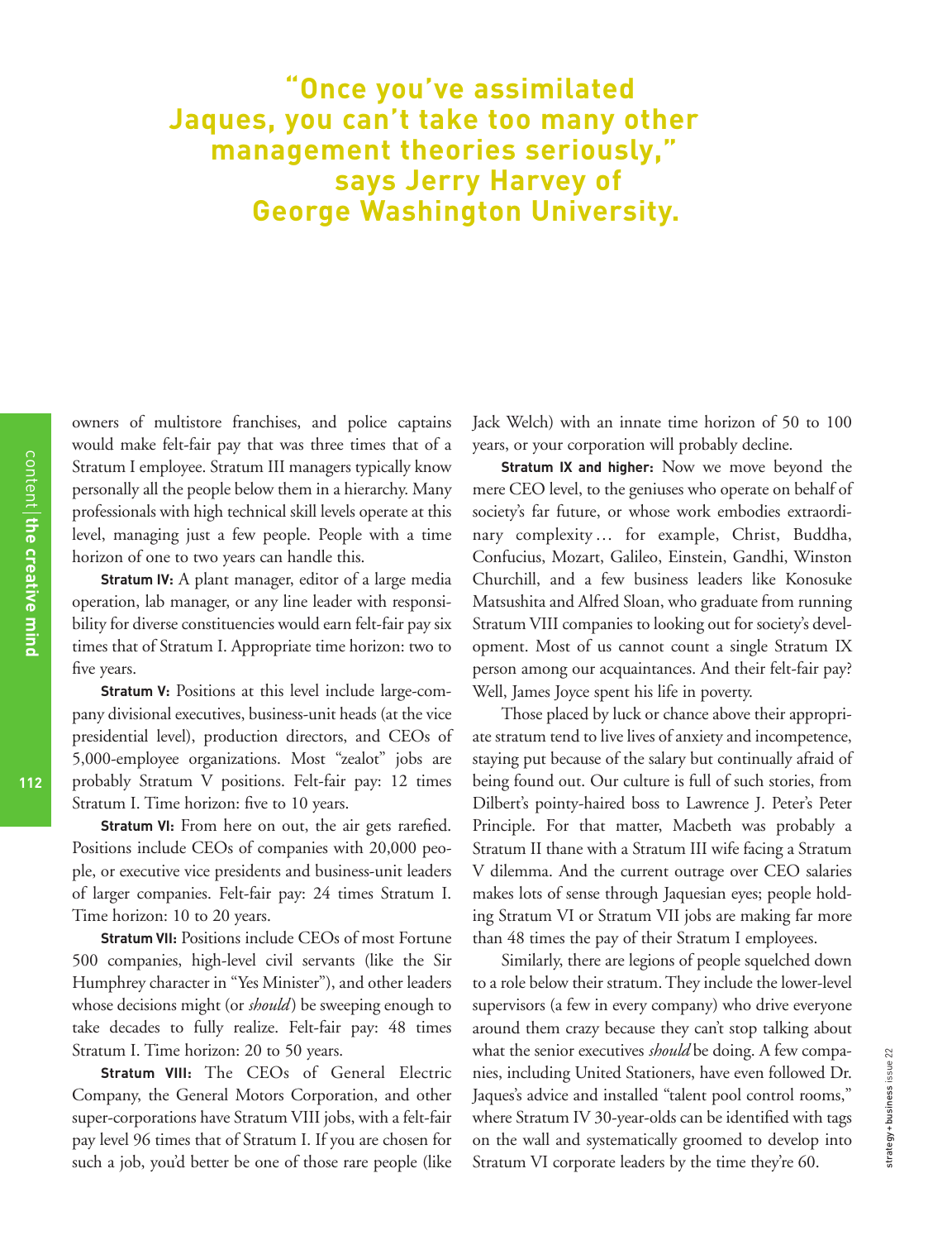"I spent three years trying to develop a system of participative management at a clothing factory," said one Jaques associate I know. "I now realize that I was imposing my views, as a Stratum III or IV person. To be sure, some workers were bored to death. They complained: 'You have to check your brains at the door around here.' But others were delighted with the old structure. They didn't want to work in self-managing teams; that would have involved them too much in looking ahead at the far-flung future. They were intelligent, and committed to the company, but they couldn't handle complexity. The company, in turn, benefited from having people who fit those operations jobs."

# **Managerial Accountability**

The explicit attention to capability is only part of the "requisite" game, and by itself it could be highly abusive. Hence the value of Dr. Jaques's second core insight: a shift in managerial accountability. Every boss is accountable not just for overseeing subordinates, *but for their results*.

This is another hard pill to swallow — this time, for bottom-line business people. It means that if people who report to you "screw up," you can't blame them. You either have to give them the support and coaching they need, or rotate them to other posts, because you will be held responsible. Moreover, you have to know their time horizons well enough to know

how much supervision they'll need; and you'll have to step in early enough to make a difference. To make this work, in turn, you'll need sufficient authority (for instance, to veto the appointment of anyone who works below you, or to decide what kinds of coaching are needed, instead of having the training department dictate it).

And how do you protect yourself from abusive bosses (or just from bad luck in the draw)? Another Jaques innovation addresses that. Your boss's boss (or, as Dr. Jaques puts it, your "manager-once-removed") is charged with looking after your future, giving you opportunities to grow and develop, helping you move forward to reach your potential, and drawing you up through the hierarchy as you are ready for new levels.

![](_page_8_Picture_6.jpeg)

At first glance, the Jaques system seems to be the most rigid form of hierarchy imaginable. In his scheme, even the largest corporation can have no more than eight management levels. There are no mixed-responsibility matrix structures or ambiguous chains of command; each person knows exactly to whom he or she is accountable. There are staff relationships (which Jaques delineates in his book), but they occupy well-understood boundaries. Paradoxically, however, the day-to-day effect is the opposite of rigidity. "People experience it," says United Stationers' Mr. Helton, "as 'the organization cares about me.' " Though you are accountable only to your boss, you can always appeal to your boss's boss, on the grounds that you are not being developed effectively. There is no more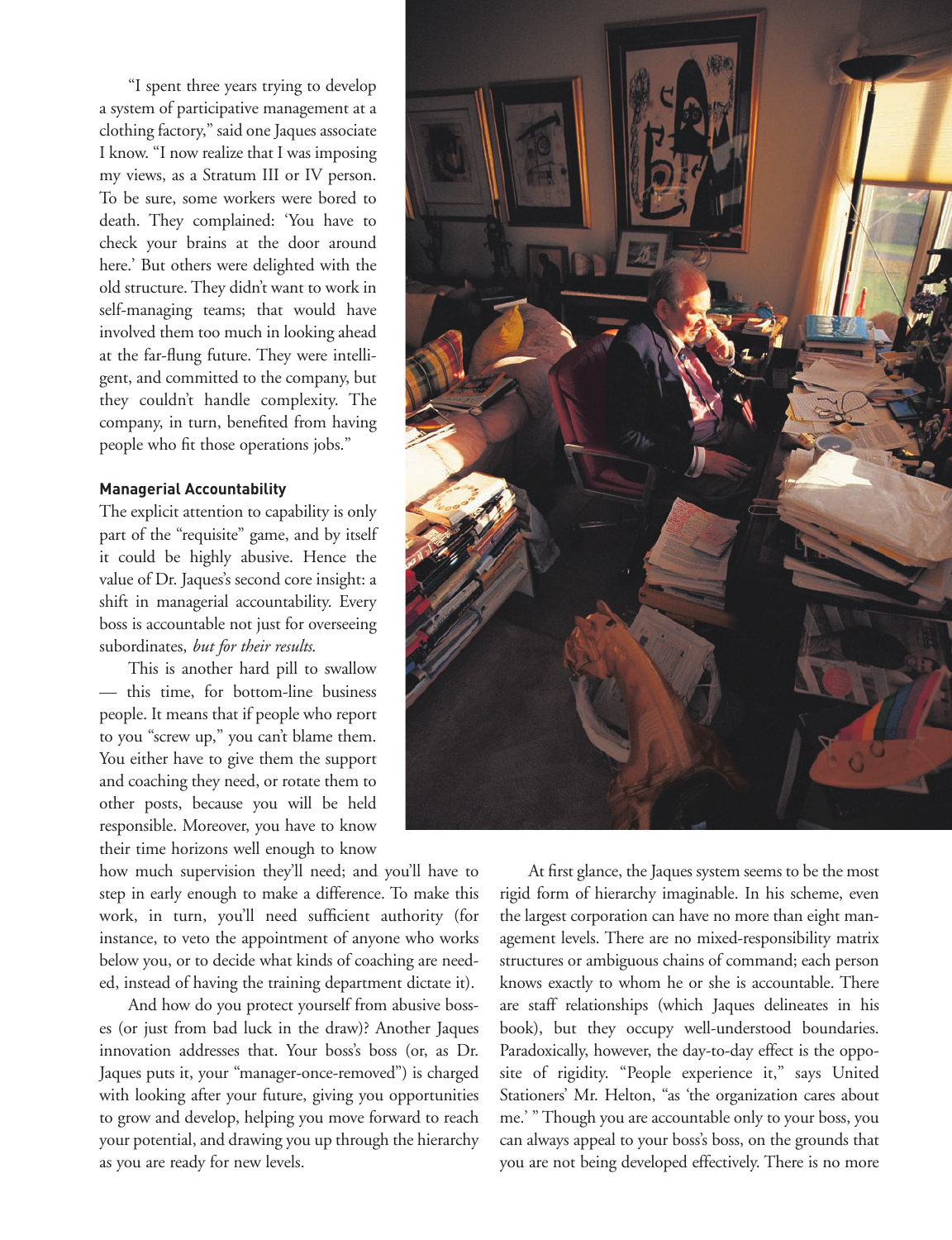**114**

guessing what the boss wants or lying to "make the numbers," because you aren't accountable for your results; your boss's accountability over the long term gives him or her a built-in incentive to keep the numbers honest and the business growing. It also diminishes micromanagement; your boss has a built-in incentive to ask you what he or she can give you to help you produce the best results.

The result is a company where people trust the system and where the most tangled personnel knots naturally unravel. "When I go back over my memory banks and apply Elliott's theories to the decisions I made, then the most difficult decisions I remember would not have been difficult at all," says Ms. Watson, the former police chief.

To be sure, there are many more questions to be answered. How does he deal with independent contractors and other types of non-employees? (By setting up different types of salary and reporting relationships, and being explicit about the differences among them.) If he's so smart, why aren't all the Jaques-oriented companies wildly successful? (In fact, there's a European investment firm that predicts its share values by evaluating the strata of various CEOs. But like many Jaques-influenced business groups, it doesn't advertise its method.) How do we know Dr. Jaques's distinctions are accurate? (Among other things, he has tracked people's careers over time and found that they matched the strata prognostications.) What does Dr. Jaques's theory suggest about New Economy businesses? (It suggests that companies led by younger people, who haven't had time to develop complexity, will be in over their metaphorical heads, unless they happen to be led by geniuses. Indeed, that seems to be one of the key dynamics underlying the "children's crusade" stock fizzle of 1999–2000.) In the end, even if you don't buy all of his substantiation, the Jaques design principles are deeply useful. They show how to create companies that are set up to honor the lives and aspirations of everyone in them, not just the people at the top.

### **Darkness and Light**

But there is also a heart of darkness in Jaques's work. It starts with his contention that we do not choose our level of capability. We are born at one level, and we cannot hope to progress much faster than one level every 15 years.

How, then, can you place yourself in the Jaques categories? In a well-functioning hierarchy, Dr. Jaques simply asks the people to whom you are accountable — your boss and your "manager once-removed" — "at what level could this individual work today in the organization, given the proper experience and training?" Most managers already know how to make that assessment. The Jaques language gives them a way to express it: "This guy is in a Stratum IV role today, but he could work in a Stratum V role if he had the experience and training. He is that smart." As Mr. Helton suggests, this is far less corrupt than answering the familiar human resources question, "Think about Jimmy or Janey. Where do you think they might be in five years in the organization?" That question requires managers to pretend they have an inner crystal ball; the Jaques question simply requires them to trust their innate feel for other people.

But what if you haven't got that kind of boss? What if you're one of the growing number of independent contractors or freelancers who make a living outside a hierarchy? Then Dr. Jaques has an ingenious way of assigning a stratum to you. He observes the logic you use in arguments, when they become so heated that you forget you're being watched. If you easily interweave several lines of argument at once, or argue from several perspectives, you operate on a higher stratum than someone who makes simpler assertions.

"You can analyze someone by looking at 15 minutes of videotape of them," he says. "And you can train someone to do the analysis in a few hours." But the test and the training to administer it aren't publicly available. "There are too damn many consultants around who would go along to firms and say, 'We can evaluate all your people.' Then the subordinates would have to face sessions where the boss says, 'The psychologist tells me you're a Stratum II,' and I'm not having it," Dr. Jaques says.

If Dr. Jaques has indeed broken the code that separates the potential CEO from the potential grocery store owner in a way that can be measured from elementary school onward, then it's no wonder he's so skittish. Left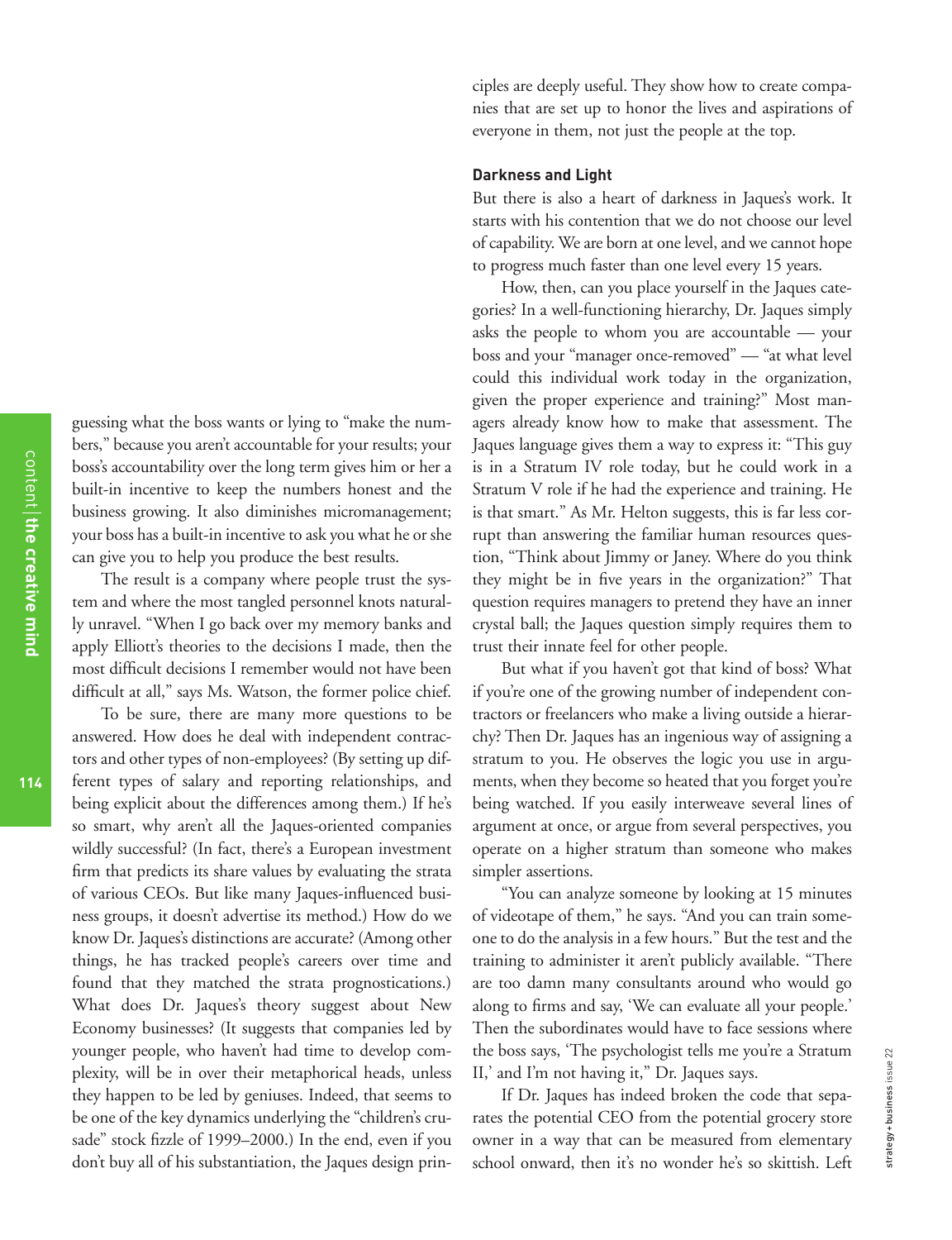content

**the creative mind**

unfettered, the Jaques method of assessing potential capabilities could lead to tracking, to stereotyping people by category, to assumptions about the "time-horizon" capabilities of different races and religions — even to a new level of eugenics. Hence the "Nazi" label that Jaques can't seem to escape.

Elliott Jaques's own answer to this problem is to test every organizational design by one main criterion: Does it increase mutual trust, or does it increase suspicion? If a managerial hierarchy is set up so people can trust it, he says, "then they don't have to like or love each other. And, in fact, it's abusive to try to make us love each other." He is currently working on two books that end with chapters on "trust." The first manuscript, called *A Theory of Life*, is an effort to apply his theory of time horizons to all life forms, from amoebas to Einsteins; all develop in their ability to manage complexity. The second manuscript, *The Great Social Power of the CEO*, is an appeal to chief executives. It ends with the statement, "Organizational structures that support mutual trust are good for efficiency, good for people, good for the nation. It is the ones that induce and support mutual suspicion and mistrust that are nothing short of a social and economic curse."

It's fitting that one of the first tests of the Jaques approach will be in a system riven by mistrust: Local police departments in the ethnically diverse cities of Oakland and Washington. To Ms. Watson, the true test of the Jaques system will be its ability to handle the deepest problem in police work: to diminish the visible tragedies, the Rodney King and Amadou Diallo stories, by coupling "a decrease in crime with a decrease in complaints of police misconduct." All the lawsuits, bad press, and demonstrations in the world haven't been able to accomplish that; the Jaques approach suggests it can happen only when all (Stratum II) lieutenants are held accountable for the behavior of the officers in their territories.

"In these horrible tragedies," says Ms. Watson, "the chief and mayor take heat, and the officers involved take heat. What about the ranks in between? It's as if they don't exist. But if you take a look at the officers involved, invariably you find long histories of minor complaints that were not attended to. That won't happen if we are responsible for our subordinates' performance." There's an obvious parallel to corporate responsibility; until bosses are held accountable for, say, their employees' health, safety, and environmental records, instead of fobbing the responsibility off to a relatively powerless staff position, how can anyone expect significant improvement? And there are political ramifications as well; privatizing Social Security might

turn out to be dangerous not because it's risky, but because lower-level people won't be fully equipped to navigate the complexities of long-term investing.

At 83, Jaques can see the end of his career approaching. "I've had a lovely 55 years in consultancy research, with just the right number of projects, and I've been able to get down inside stuff. I've had privileged access, of a kind I think probably nobody else has ever had — not just to industry, but to the Church of England, the National Service, and the U.S. Army. I have no complaints."

But of course, that's a little disingenuous; even in casual conversations, Dr. Jaques lets slip that he is bothered by the way he's been ignored and demonized. In the end, the "requisite organization" concept will be either proven or not, in the crucible of business experience. If it is proven, even if that happens after Dr. Jaques himself has personally left the scene, then his ideas will be finally treated as a template for social design. **+**

Reprint No. 01109

## **Resources**

Elliott Jaques and Stephen D. Clement, *Executive Leadership: A Practical Guide to Managing Complexity*, Cason Hall Publishers, 1991, 1994

Elliott Jaques, *Requisite Organization: A Total System for Effective Managerial Organization and Managerial Leadership for the 21st Century*, second edition, Cason Hall Publishers, 1988, 1996

Elliott Jaques and Kathryn Cason, *Human Capability: A Study of Individual Potential and its Application*, Cason Hall Publishers, 1994

Jerry B. Harvey, *How Come Every Time I Get Stabbed in the Back My Fingerprints Are on the Knife? (and Other Meditations on Management)*, Jossey-Bass, 1999

For more discussion on organizational design, visit the **strategy+business** Idea Exchange at www.strategy-business.com/ideaexchange/